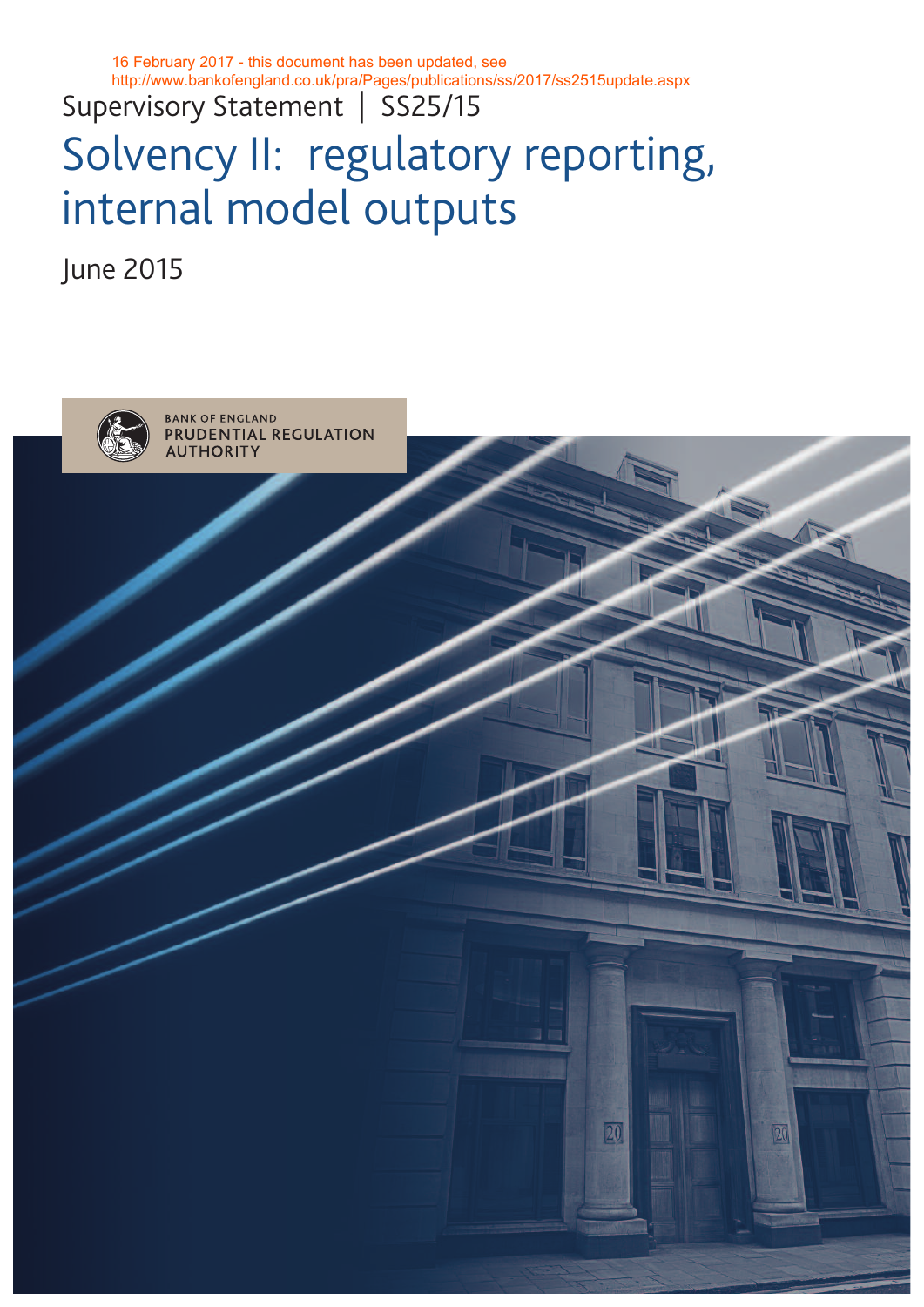Prudential Regulation Authority 20 Moorgate London EC2R 6DA

Prudential Regulation Authority, registered office: 8 Lothbury, London EC2R 7HH. Registered in England and Wales No: 07854923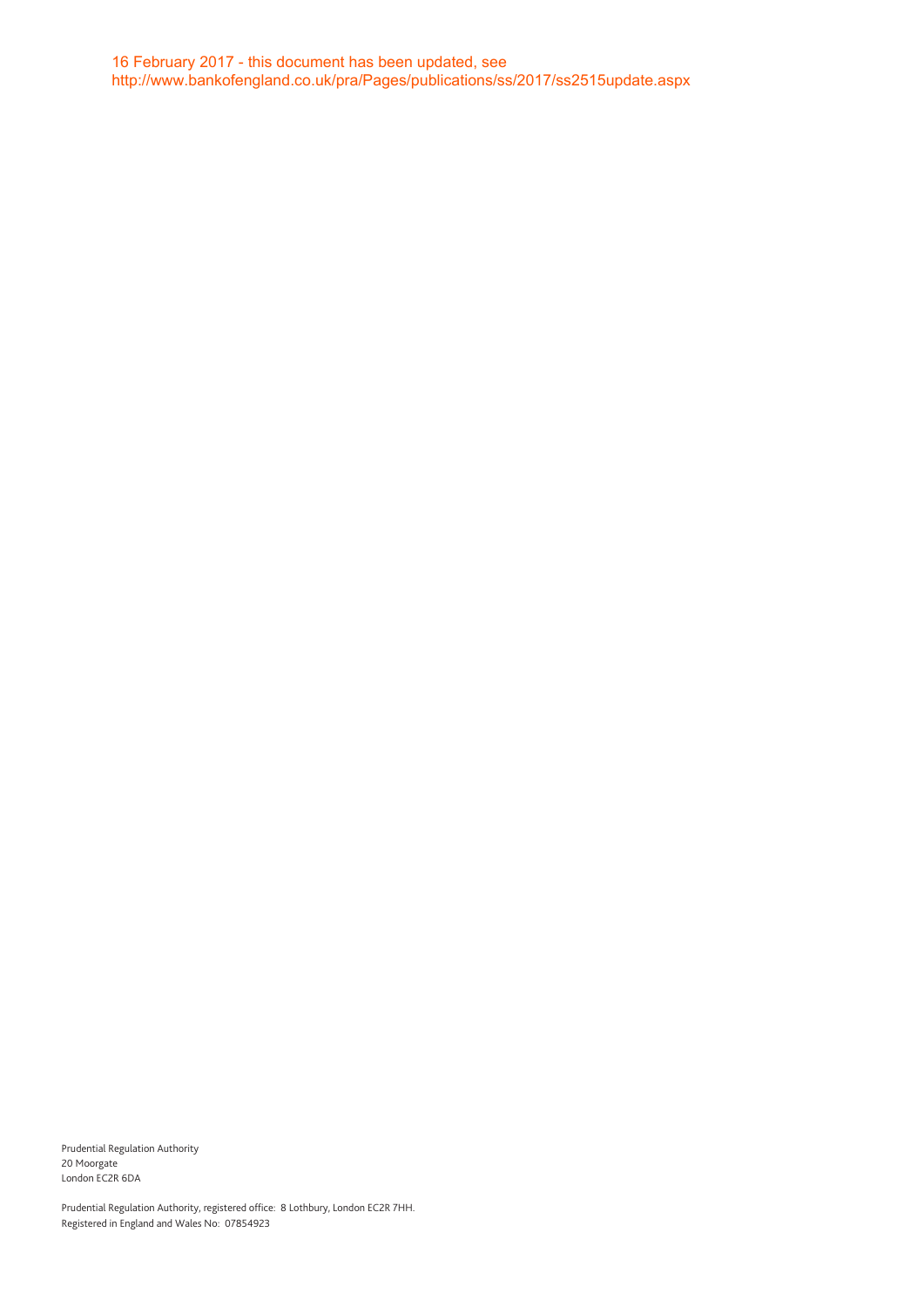

**BANK OF ENGLAND** PRUDENTIAL REGULATION **AUTHORITY** 

## Supervisory Statement | SS25/15 Solvency II: regulatory reporting, internal model outputs

June 2015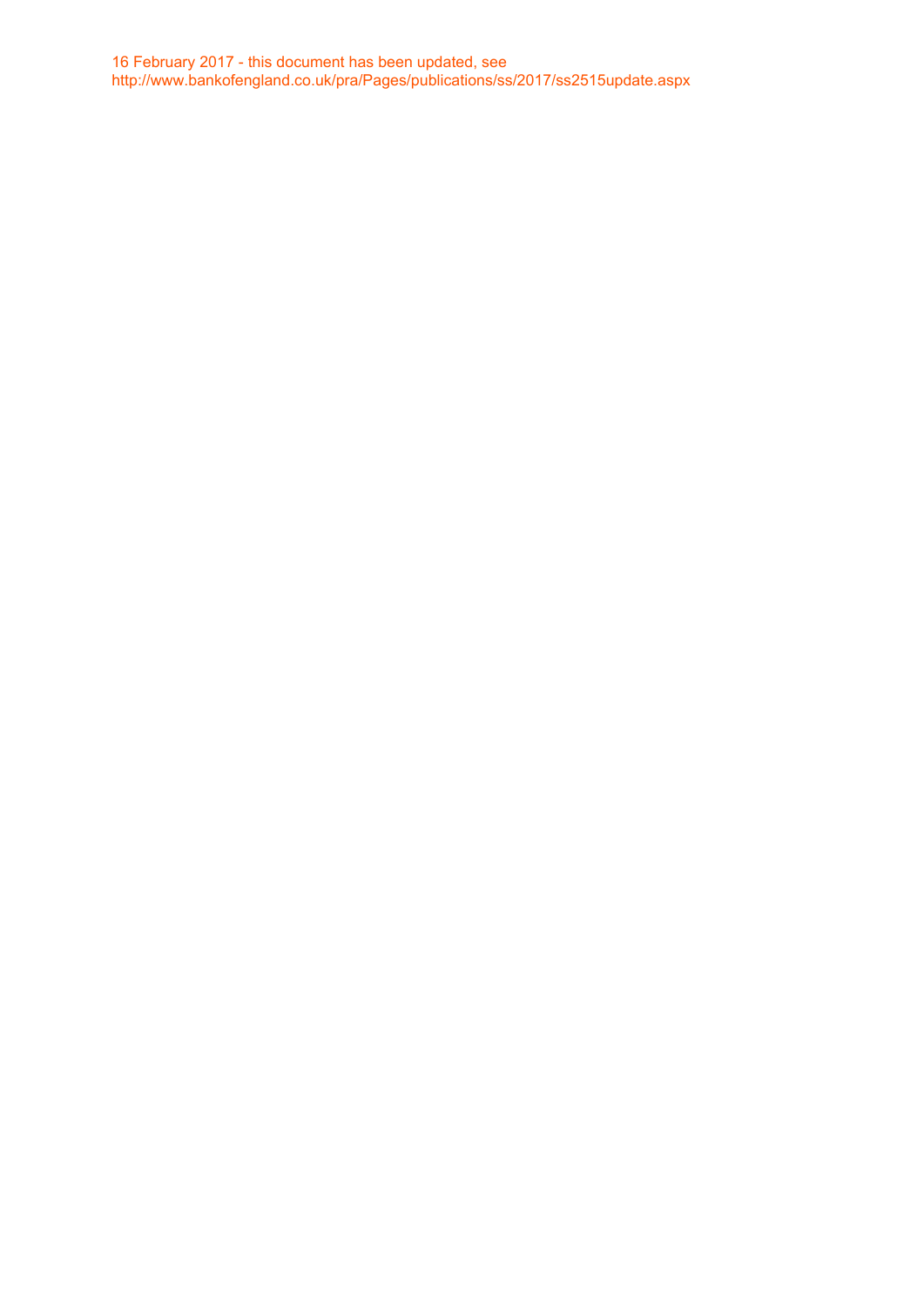#### **1 Introduction**

1.1 This supervisory statement is of interest to UK insurance firms within the scope of Solvency II and to the Society of Lloyd's in respect of each of their Syndicates and in respect of outputs of the Lloyd's internal model. The Prudential Regulation Authority (PRA) expects firms to read this statement alongside all relevant European legislation and relevant parts of the PRA Rulebook.

1.2 This statement sets out the PRA's expectations of firms, and provides further clarity on the information to be reported by firms using an internal model to calculate the solvency capital requirement (SCR).

#### **2 Reporting internal model outputs**

2.1 The PRA expects firms using an approved internal or partial internal model to calculate their SCR to report the internal model outputs using the relevant templates provided in the Appendices. The templates capture selected percentiles of the probability distributions for specified variables (eg risk drivers and lines of business) as well as some information (eg correlation factors) relevant for the PRA to monitor internal models. These should be submitted at the same time firms submit their annual quantitative reporting template in accordance with the rules for deadlines set out in 'PRA Rulebook Solvency II Firms: Reporting Instrument 2015 (PRA 2015/23)'.(1) Firms using an approved partial internal model should only complete the parts of the templates relevant to the scope of their partial internal model.

2.2 Where a firm uses an internal model the PRA is required to evaluate on-going compliance with the Solvency II internal model requirements.<sup>(2)</sup> To monitor the performance of the approved internal models over time, the PRA expects firms with an approved internal model to report the outputs of the model so that the PRA can supervise internal models on an ongoing basis. The PRA has developed templates that allow firms to capture outputs of different structures of internal models (for instance, using different sets of lines of business) recognising the differences in the structure of internal models and main risk drivers between life and non-life insurance activities. The PRA considers that these templates will make it easier and simpler for firms to supply the relevant information. The templates also allow the PRA to take a consistent view of the performance of approved internal models across firms.

2.3 The PRA will keep the content of the templates under review to assess the value of the information and take account of European Insurance and Occupational Pensions Authority (EIOPA) initiatives in this area.

2.4 Life insurance firms calculating their SCR using an approved internal or partial internal model should use the templates IM01 and IM02 in Appendix 1 of this supervisory statement.

2.5 General insurance firms calculating their SCR using an approved internal or partial internal model should use the templates NL-IMS-01 to NL-IMS-10 and IM02 in Appendix 1 of this supervisory statement.

2.6 Composite insurers calculating their SCR using an approved internal model should contact their usual supervisory contact to agree the templates they should use.

2.7 In the situation where the Society of Lloyd's seeks and is granted approval to use an internal model to calculate its SCR, the PRA expects the Society of Lloyd's to report the internal model outputs produced by the managing agents for each syndicate it manages using the templates in Appendix 1, and following the instruction for general or life insurers as appropriate. The PRA also expects the Society of Lloyd's to report its internal model outputs using the templates in Appendix 1 with appropriate amendments as agreed following discussion with its usual supervisory contact.

2.8 For groups where the PRA is the group supervisor, the group should speak with their usual supervisory contact to determine which templates should be completed.

<sup>(1)</sup> *PRA Policy Statement PS2/15*, 'Solvency II: a new regime for insurers', March 2015, Appendix 1.15 page 140 of 330; [www.bankofengland.co.uk/pra/Documents/](www.bankofengland.co.uk/pra/Documents/publications/ps/2015/ps215.pdf) [publications/ps/2015/ps215.pdf.](www.bankofengland.co.uk/pra/Documents/publications/ps/2015/ps215.pdf)

<sup>(2)</sup> See Article 36 of the Solvency II Directive.